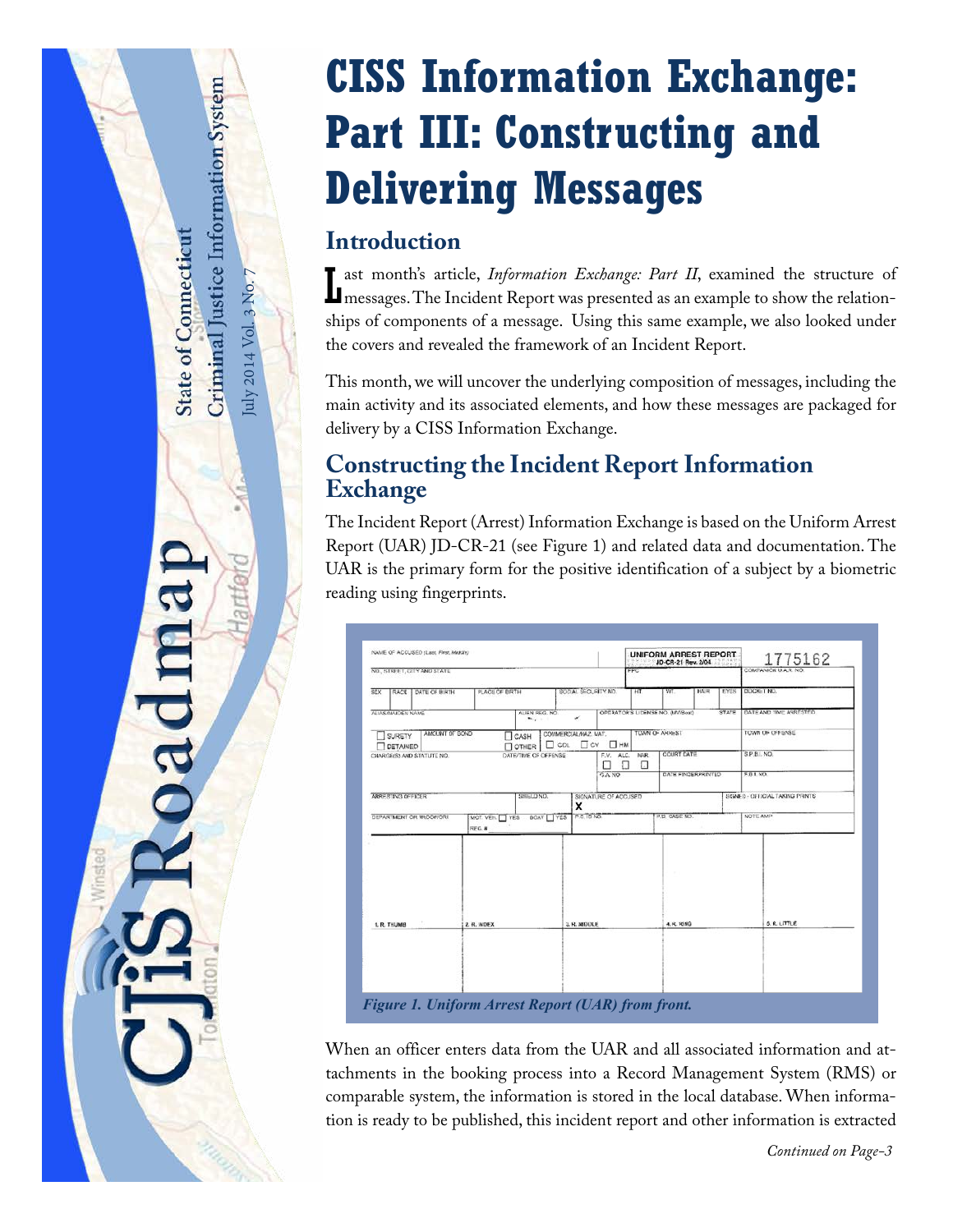#### $\sim$  Page-2  $\sim$  Dage-2  $\sim$  July 2014

#### CJIS Governing Board

Revolutionary Technology Linking Connecticut's Criminal Justice & Law Enforcement Community July 2014 Vol. 3 No. 7 www.ct.gov/cjis

 $\sim$ Co-Chairs Mike Lawlor, Under Secretary, Office of Policy & Management

Judge Patrick L. Carroll, III, Chief Court Administrator  $\sim$ 

**MEMBERS** Garvin G. Ambrose, Esq., *Victim Advocate, Office of Victim Advocate* Eric Coleman, *Senator, Co-Chair, Joint Comm. on Judiciary* Melody Currey, *Commissioner, Dept. of Motor Vehicles* Donald DeFronzo, *Commissioner, Dept. of Admin. Services* James Dzurenda, *Commissioner, Dept. of Correction* Gerald M. Fox, *Representative, Co-Chair, Joint Comm. on Judiciary* Kevin Kane, Esq., *Chief State's Attorney, Office of Chief State's Attorney* John A. Kissel, *Senator, Ranking Member, Joint Comm. on Judiciary* Richard C. Mulhall, *Chief, CT Police Chiefs Association* Rosa C. Rebimbas, *Representative, Ranking Member, Joint Comm. on Judiciary* Dr. Dora Schriro, *Commissioner, Dept. of Emerg. Services & Public Protection* Susan O. Storey, Esq., *Chief Public Defender, Division of Public Defender Services* Carleton Giles, *Chairperson Board of Pardons and Paroles*

> CJIS Senior Management Sean Thakkar, *Executive Director* Mark Tezaris, *Program Manager*  $\sim$

Comments, corrections, and inquiries about this newsletter should be directed to: Sean Thakkar, *CJIS Executive Director,* Sean.Thakkar@ct.gov, or Patty Meglio, *Technical Writer*, Patricia.Meglio@ct.gov

**CIIS Roadmap** 

# **RMS Certification and Network**

The CJIS Business and Technology teams began software development on the RMS Certification project with the three participating pilot vendors, Hunt RMS Certification project with the three participating pilot vendors, Hunt Computer Systems, KT International and Tri-Tech Consulting Group. During this time, the CJIS teams reviewed the project scope and validation strategy, conducted interviews and process awareness discussions and presented the approach to the vendors participating in the certification pilot. The initial release of the forthcoming application programming interface (API) was also reviewed. The output of the planning discussions resulted in the development of a draft project charter and work plan containing objectives, milestones and target dates. The recently updated RMS business requirements were also reviewed and approved by the Connecticut Police Chiefs Association (CPCA) and forwarded to the certification workgroup and pilot vendors.

On behalf of the RMS Network, the CJIS team began planning and coordination activities to assist the towns with establishing connectivity to the Police Department's records management systems databases. To help complete the end-to-end network configuration, the CJIS team drafted a scope of work, project charter and work breakdown structure. These planning materials will be distributed to the connected towns for their review, feedback and concurrence.

For July, the CJIS team expects to complete project plans and a schedule to begin software construction activities with the three pilot vendors. An initial software application programming interface kit will be forwarded to assist pilot vendors with starting development activities. Software construction is expected to span several months. During this time, the project team plans to continue additional preparation activities to clarify data, system, transport and security considerations. Findings from this exercise will be used to update detailed designs and software

*Continued on Page-7*

| In This Issue                                                                               |
|---------------------------------------------------------------------------------------------|
| <b>CISS Information Exchange:</b><br>Part III: Constructing and Delivering Messages  Page-1 |
| RMS Certification and Network  Page-2                                                       |
|                                                                                             |
| CISS Project Management Updates  Page-5                                                     |
|                                                                                             |
|                                                                                             |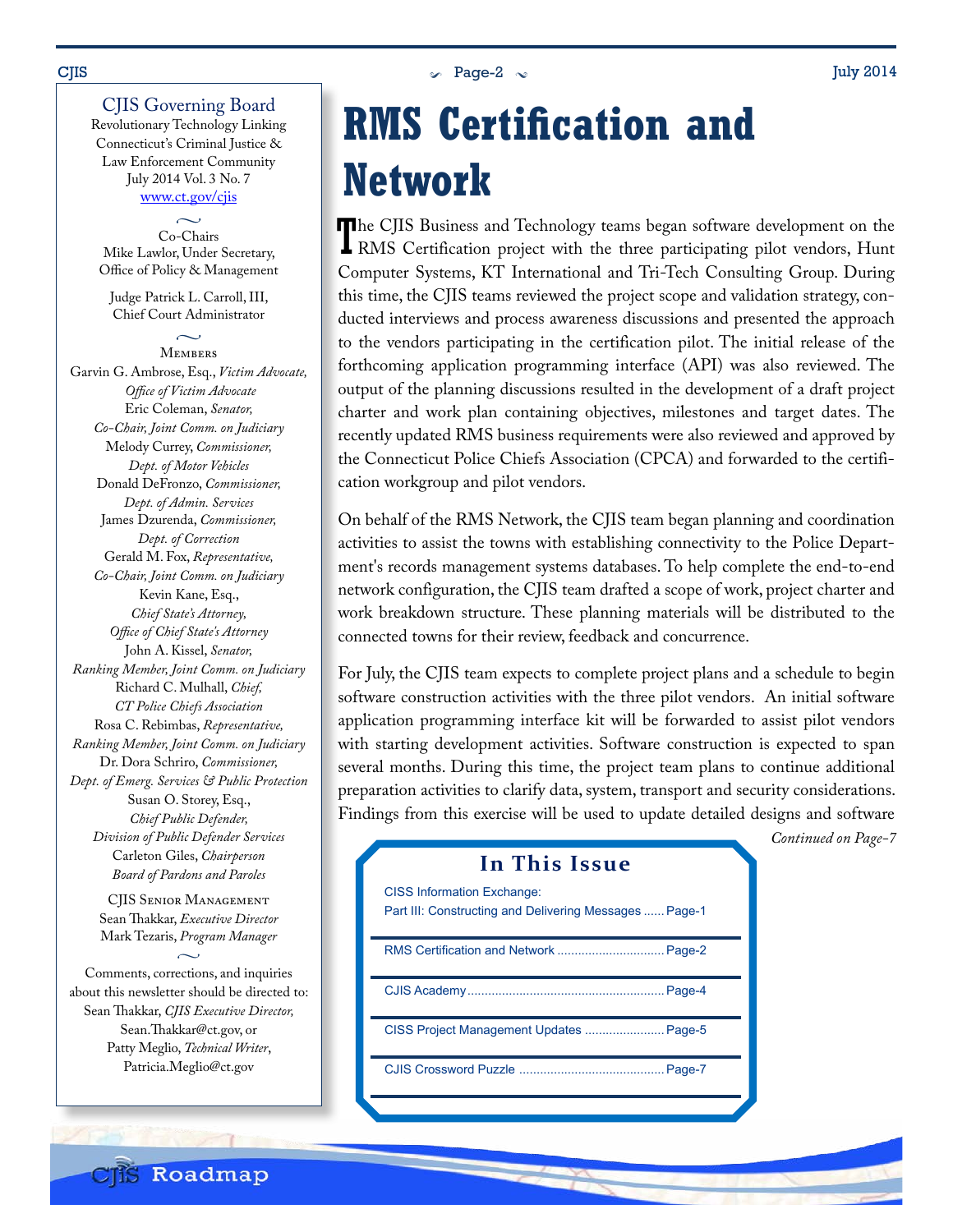$\sim$  Page-3  $\sim$  Dage-3  $\sim$  July 2014

#### *Information Exchange, continued from Page-1*

from the database and directed to populate the Incident document instance (message). All document instances are constructed using supported definitions, rules, and constraints that are contained in the specified schema according to the partnering agency agreement. The instances are

published in the form of Information Exchanges.

The UAR contains information about the subject, some details about the incident and a list of allegations (or charges) as identified by the arresting officer. At the bottom of the UAR, there are fingerprint fields. Fingerprints will not be included or transmitted within information exchanges.

## **Publishing and Consuming**

As previously noted, a CISS Information Exchange is the delivery service for data submissions or messages. The actions that participating criminal justice agencies take to prepare and validate the submission package for delivery and receipt are known as Publishing and Consuming.

Publishing is making information available to a participating agency in electronic format through an online service. Consuming is receiving, validating, and using information from a participating agency through an online service. Both actions require prior agreement between sending and receiving agencies.

## **The Publishing Process**

**CIIS Roadmap** 

A publisher can be any agency who is providing information to another agency(s). In [Figure 2,](#page-2-0) a Law Enforcement Agency (LEA) officer fills out an Incident Report (1). The Incident Report data is read into the

source database (2). Information obtained from

the database is used to construct a document instance that adheres to the partner agency agreement (3). The instance is validated according to business rules. If it passes validation, it is published to the consumer agency, the Court (4).



**Charges** *Figure 2. Publishing an Incident Report.*

## <span id="page-2-0"></span>**The Consuming Process**

When an agency consumes data, they are receiving for their use information that is related to an incident ([Figure](#page-2-1)  [3\)](#page-2-1). In this process, an application receives the publication (document instance) (1) The document instance is validated according to business rules (2). If it passes validation (2a), it is written to the receiver's database and acknowledged 3). If it does not pass validation, it is returned to the sender with a message of Invalid Response (2b). The sender could then edit the instance with correct or additional information and then resubmit it.

This concludes the Roadmap series on Information Exchange. For a complete copy of the Information Exchange series of articles, I-III, go to the CIIS Website.



<span id="page-2-1"></span>*Figure 3. Example of a LEA consuming a Charge Disposition.*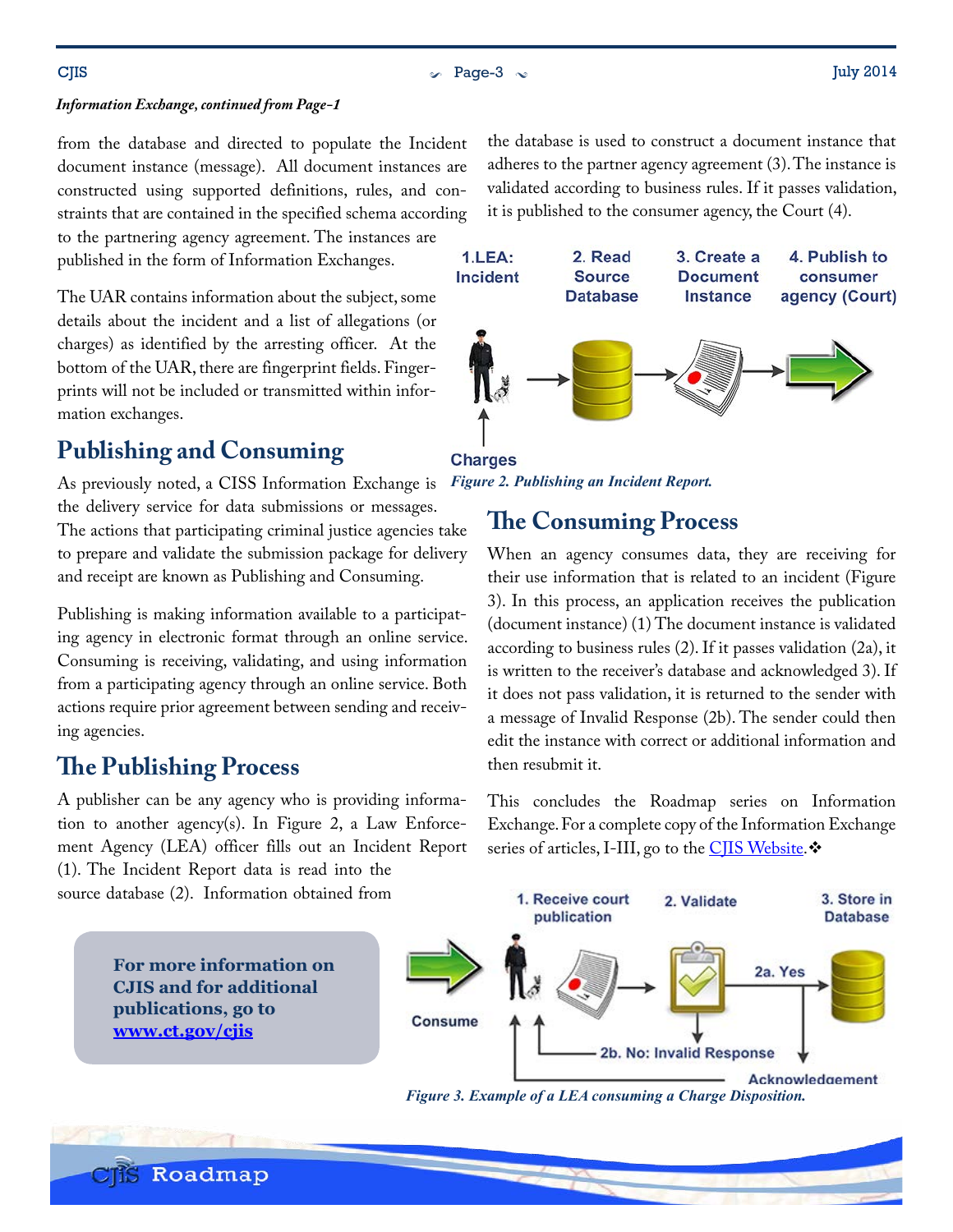<span id="page-3-0"></span>

#### **Learning Management System**

C System (LMS). The LMS System will be an online **IIS** is exploring options for a Learning Management learning management system that will manage, distribute, and present instructional courseware, including CISS training, OBTS training, and possibly CJIS employee training programs. Stakeholders can log in, reserve a class, take the course, evaluate student performance, and obtain certification. The LMS will manage, collect, and store student information, including a confidentiality form. It would also give a description of the course, the location, dates, and display the number of reserved seats and the number of seats available. For output, it would be able to collect and present system reports and allow users to print certificates and training materials.

Originally, CJIS anticipated hosting a LMS utilizing the state of CT SABA Learning Management System. As requirements were being gathered for this effort, it was determined that the state of CT would not renew its contract

### **OBTS Certification Classes**

C JIS offers certification classes three times a year for OBTS. The classes will continue to be conducted at 99 East River Drive, 7th floor, East Hartford, CT 06108. For more information about CJIS Academy, contact Jeanine Allin, CJIS Public Safety Liaison:

Phone: 860-622-2169 Email: jeanine.allin@ct.gov

CJIS Support Group: 860-622-2000 CJIS Website: www.cjis.ct.gov Training Dates

• October 16, 2014, 9 AM to 12 PM

**CIS** Roadmap

For more information and to sign up, visit the CIIS Academy [Webpage.](http://www.ct.gov/cjis/cwp/view.asp?a=4070&q=536902)

with SABA, instead turning all state employee training over to the Connecticut Distance Learning Consortium (CDLC) (a division of Charter Oak College).

CJIS met with personnel from the CDLC and received a demonstration of the current computer-based training (CBT) provided by the CDLC for state agencies. CJIS learned that the CDLC will implement and use the Blackboard LMS for state of CT employee training. However, the use of the Blackboard LMS by municipal employees is out of scope for the foreseeable future. The CDLC uses the Moodle Learning Management System for municipal training.

After careful consideration, CJIS has two choices when selecting a LMS. CJIS can host and support their own system using Moodle, a free application, or they can contract with CDLC to host and support a system using Moodle.

The benefits of using a LMS include a fast and efficient learning platform for CISS certification. Students will be able to access training materials at any time at their convenience. It will also provide data collection and result in a cost savings, since it requires minimal human maintenance and supervision.  $\mathbf{\hat{P}}$ 

#### **OBTS and CISS Overview**

CJIS is offering presentations on OBTS and CISS as part of the CJIS community education initiative.

- July 22, 2014, Recruit Training, New Britain Police Academy
- September 16, 2014, Recruit Training, New Haven Police Academy

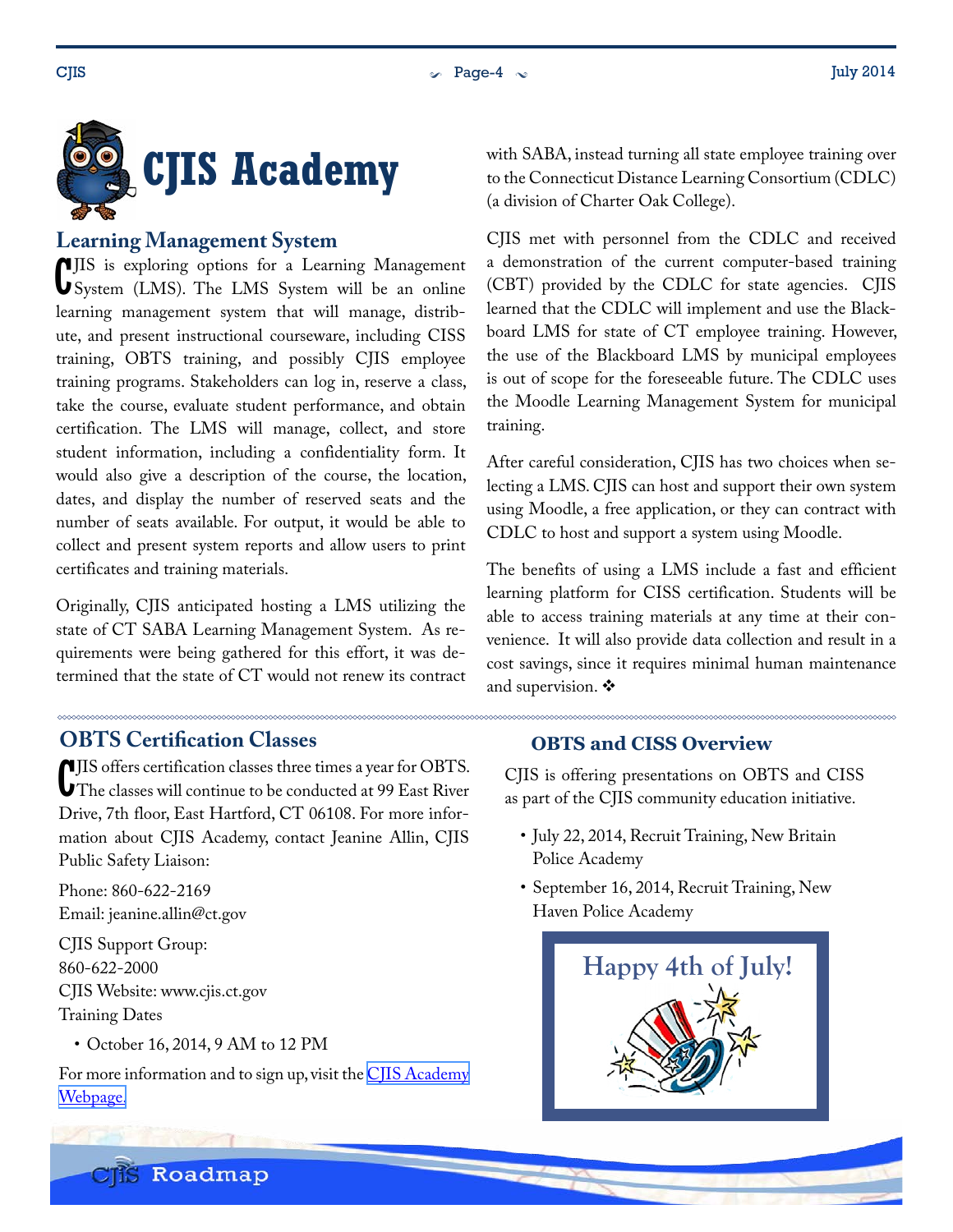#### <span id="page-4-0"></span> $\sim$  Page-5  $\sim$  July 2014

# **CISS Project Management Updates**

**Search Releases**

#### **User search of criminal justice agency data systems**

Working with Xerox, the CJIS Business team has reviewed CISS detailed requirements from the more than three hundred contract requirements to ensure that both teams agree on the requirements that will be appointed to Search Release 1. This will establish a structure for testing and for training content.

CJIS completed the layout of fields for Paperless Re-Arrest Warrant Network (PRAWN), Offender Based Information System (OBIS) and Offender Based Tracking System (OBTS) for

#### **Accomplishments**

- 1. Xerox and CJIS Business team reviewed requirements for SR1.
- 2. Completed the layout of fields for PRAWN, OBIS, and OBTS for the user interface.

the user interface.

The CJIS team also worked on the Portal Taxonomy document for the UI, which defines the flow and navigation of the user interface.

In July, CJIS will refine the business and technical requirements for the user interface.

With discussions underway, the Judicial Branch Information Technology Division and the CJIS Technical team will prepare both the written documents and the technical structures to replicate Criminal Motor Vehicle System (CRMVS) data.

In the coming weeks, CJIS will decide on a [learning management system](#page-3-0)  [\(LMS\)](#page-3-0) and hosting site and, working with Xerox, prepare a project plan to implement the LMS. The LMS will accommodate the computer based training (the content prepared by Xerox) for CISS as well as other training modules. The goal is to have a LMS in place to train new users once SR2 is implemented. ❖

*PM Updates, continued on Page-6*

#### **Next Month**

- 3. Refine the business and technical requirements for the user interface.
- 4. Both JUD and CJIS Technical team will prepare written documentation and technical struc-

tures for CRMVS data replication.

5. Select a LMS software and hosting site.

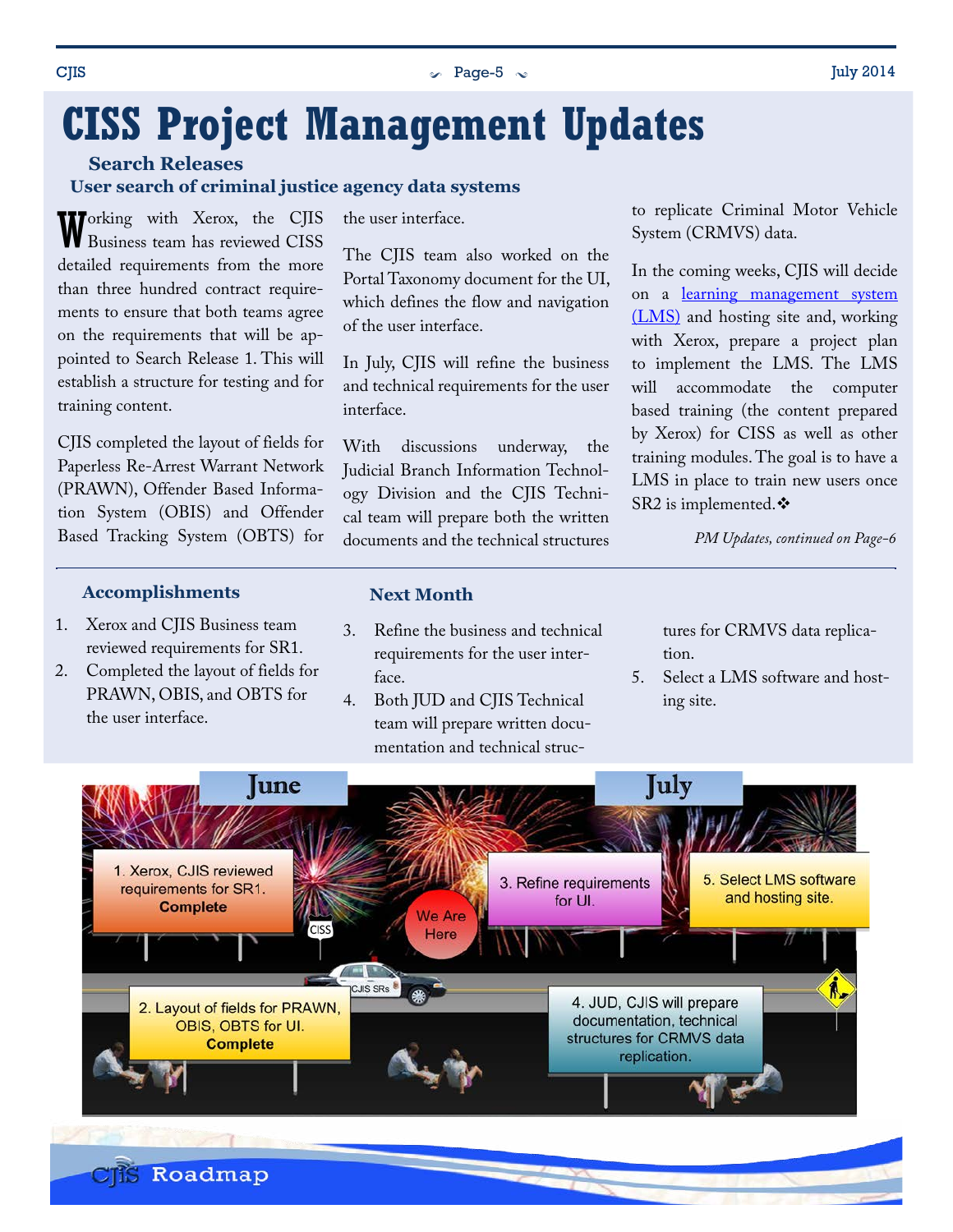#### $\sim$  Page-6  $\sim$  July 2014

#### *CISS Project Management Updates, continued from Page 5*

#### **Waves 1-3**

#### **Automatic electronic Information Exchanges**

D uring June, CJIS continued requirements gathering on the CISS Information Exchange workflows. Using an updated technology template, the CJIS Business and Technology teams performed a review of the system components needed to support the submission and receipt of the Uniform Arrest Report (UAR) and Misdemeanor Summons charging documents. The findings by the technology group will be used to review with stakeholders and clarify the conceptual and logical features in preparation of starting design activities with Xerox.

For the infractions workflow, the Business team completed requirements

#### **Accomplishments**

- 1. CJIS Business, Technology teams reviewed system that will support UAR and Misdemeanor Summons documents.
- 2. Completed requirements for LEA

for collecting submission of infractions paperwork from law enforcement records management systems for the Information Exchanges. The requirements were reviewed by the Technology team and forwarded to the Connecticut Police Chief's Association (CPCA) for their review and approval.

CJIS reviewed the agency user interface with Judicial (JUD). Additional project planning efforts to develop the agency portal and integration (I-Zone) components have also begun. Draft project charters outlining the scope of work and high-level processes necessary to guide the design

and development were documented and reviewed by CJIS Business and Technology teams. CJIS will complete the project charter for the Agency Portal buildout. Preliminary work will include the Department of Criminal Justice (DCJ) and Superior Court Operations (SCO). CJIS will then work with the Division of Public Defender Services (DPDS) and the Department of Motor Vehicles (DMV). An initial work breakdown structure for the agency interface build-out was also developed and reviewed with JUD Technology team members. To help promote project planning and participation, CJIS will complete the project plans and kick-off weekly project meetings with participating agencies. ❖

#### **Next Month**

- 5. Complete project charter for agency portal buildout.
- 6. Weekly project meetings are being planned with participating agencies.



RMS submission of infractions.

- 3. Draft project charters documented and reviewed by CJIS.
- 4. Created and reviewed a work breakdown structure for the agency UI with JUD.